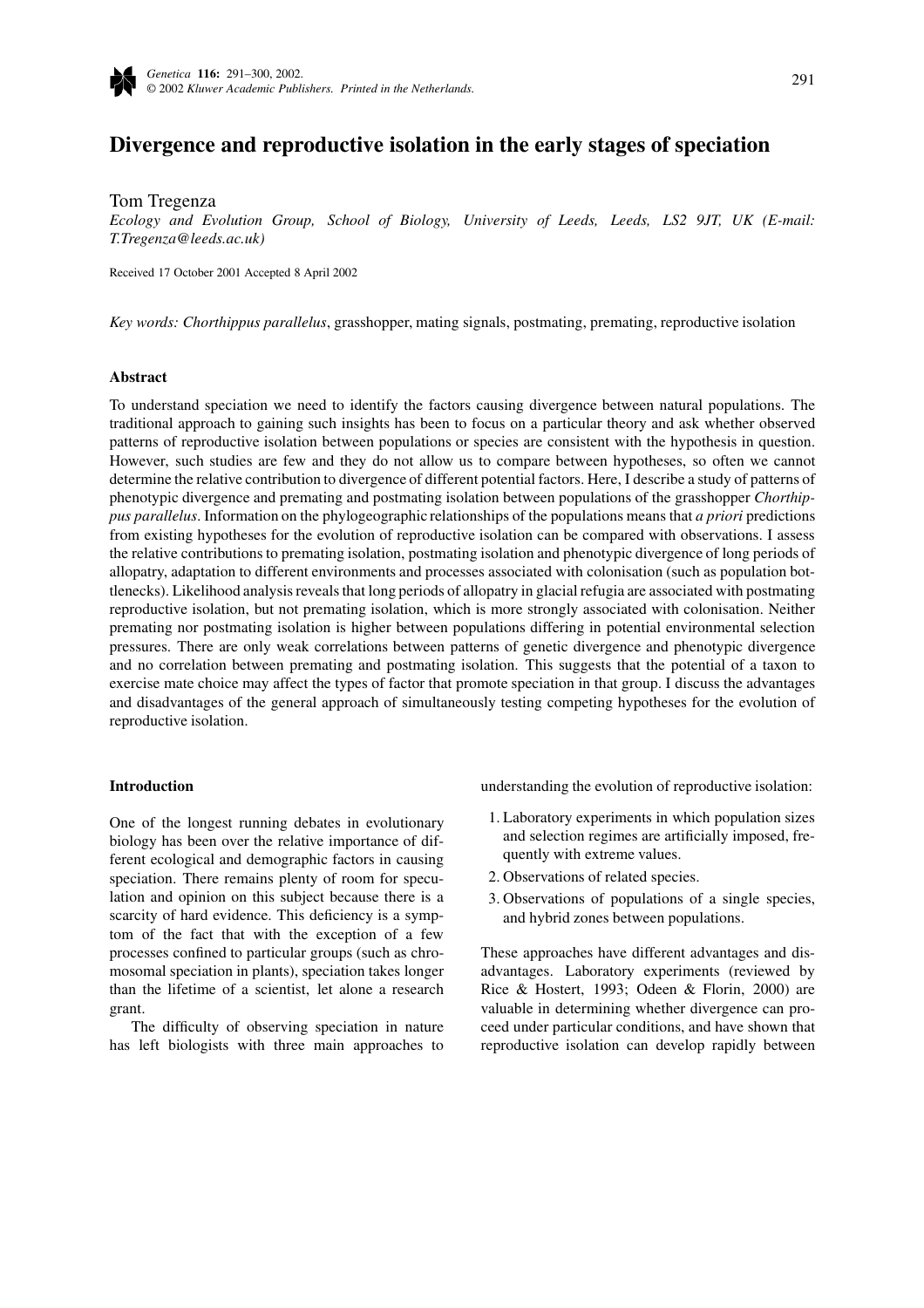allopatric populations, and between parapatric or sympatric populations providing divergent selection is strong relative to gene flow. However, most involve radically different selection regimes between populations and very few can distinguish between divergence as a result of pleiotropic or linked effects of adaptation to differing environments and divergence due to random accumulation of mutations (Rice & Hostert, 1993). Also, artificially imposed selection and demographic regimes do not throw a great deal of light on the relative importance of these processes in nature.

Comparisons of related species, such as Coyne and Orr's study of *Drosophila* species pairs (Coyne & Orr, 1989, 1997) have shown that in sympatric species pairs postzygotic isolation accumulates slowly while premating isolation increases more rapidly and less predictably. Interspecific studies have the benefit that we know that observed differences between species include the divergence that prevents them exchanging genes. However, such studies have the disadvantage that we cannot distinguish between divergence contributing to speciation and divergence occurring afterwards.

Hybrid zones provide the opportunity to investigate pairs of populations, and have provided numerous insights into the nature of differences between populations and species (Hewitt, 1988). However, hybrid zones are typically the result of secondary contact between already divergent taxa, so they do not allow us to discover what caused the divergence in the first place. To be sure that we are observing patterns of divergence associated with speciation itself, we need to examine patterns of differences between multiple populations that are not completely reproductively isolated. This has been done for very few species. In the salamander *Desmognathus ochrophaeus* (Tilley, Verrell & Arnold, 1990) and the tungara frog *Physalaemus pustulosus* (Ryan, Rand & Weigt, 1996) divergence appears to be the result of gradual genetic divergence in allopatry since geographically distant populations are genetically more distant. In contrast, the rapid evolution of differences in mating signals between races of the brown planthopper *Nilaparvata lugens* (Butlin, 1996) and races of *Drosophila willistoni* (Gleason & Ritchie, 1998), and the lack a correlation between geographic and genetic distances in the copepod *Eurytemora affinis*(Lee, 2000) suggest either that population bottlenecks induced rapid genetic drift or that selection on traits contributing to reproductive isolation were responsible for divergence. In sticklebacks (Rundle et al., 2000) there is good evidence



*Figure 1.* Factors likely to be important in the evolution of reproductive isolation between populations. There is broad agreement over the theoretical potential for all these factors to play a role in speciation, but little empirical data regarding their relative importance. I describe a study examining the relative importance of the factors labelled 1–3 in causing divergence between populations of the meadow grasshopper *C. parallelus*.

that natural selection has driven reproductive isolation between populations that have experienced different ecological conditions. This isolation is either due to pleiotropic effects of loci involved in environmental adaptation or to genetic hitch hiking of genes linked with these loci.

Overall, although there is broad agreement on the main factors likely to be important in causing speciation (Figure 1), their relative importance remains unclear. Here, I describe a project designed to examine the relative contribution to reproductive isolation and phenotypic divergence of three factors hypothesised to be important in speciation: (a) long periods of allopatry in refugia, (b) natural selection imposed by differing environments and (c) effects associated with colonisation including reduced population size and possible founder events. These factors are thought to affect population divergence for different reasons (Figure 1): Allopatry restricts gene flow, allowing mutations to accumulate in a random fashion over a long period of time, adaptation to differing environments can restrict gene flow, but also contributes directly to divergence, and processes associated with colonisation affect divergence through various effects including low population size and repeated founder events. There are other hypotheses for divergence not tested in this study. For instance, sexual selection might drive the evolution of reproductive isolation, but as a theory is difficult to test (Panhuis et al., 2001) since it makes few unique predictions.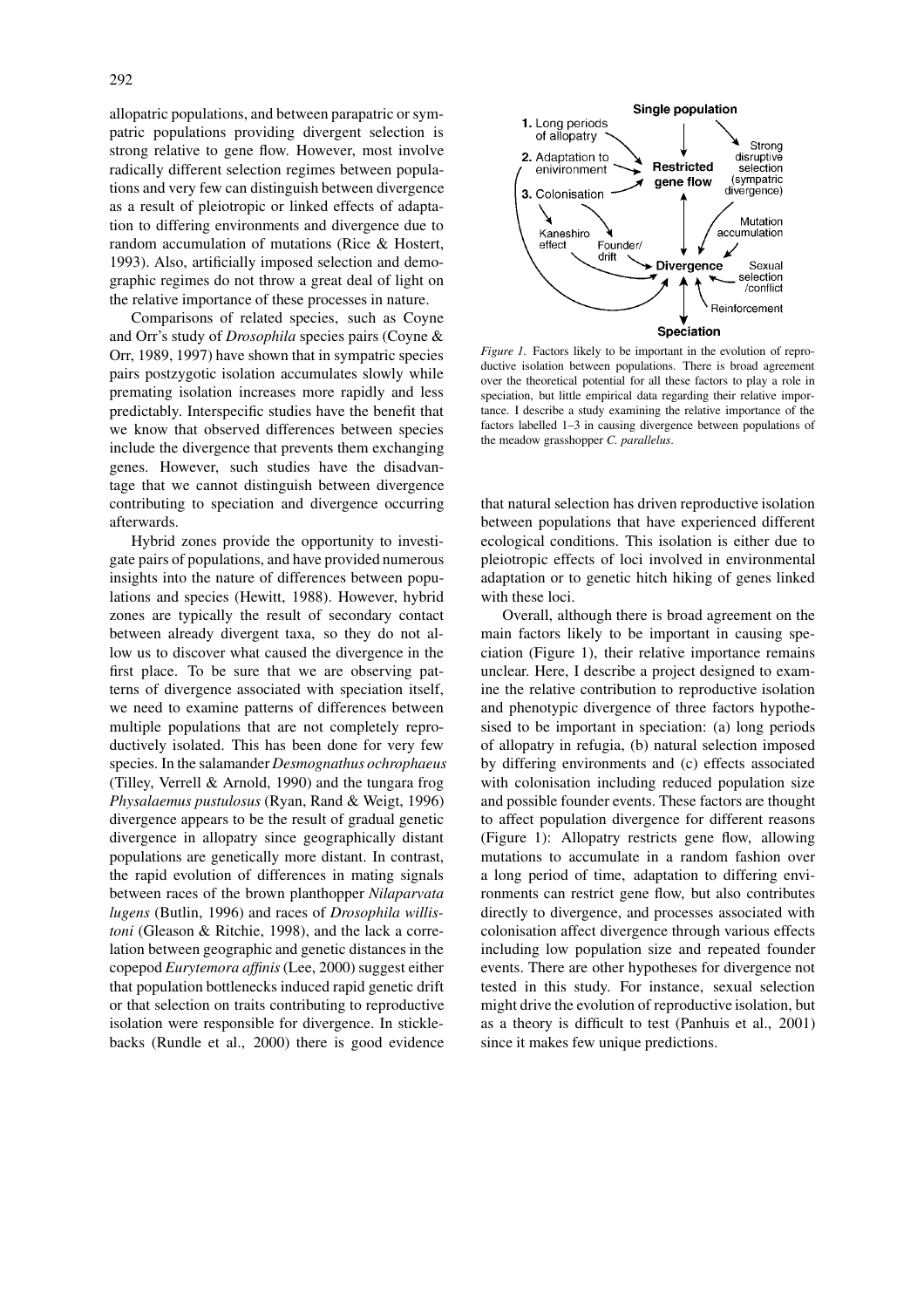# **Comparing the contribution of factors hypothesised to influence divergence using an insect model system**

*Chorthippus parallelus* is a flightless gomphocerine grasshopper inhabiting meadows and smaller patches of grass throughout Europe and Asia. Its current distribution (like that of many European species) is the result of a northerly recolonisation following the last glaciation when European populations were confined to refugia in the Iberian Peninsula, Italy and the Balkans. The distribution of non-coding nuclear and mitochondrial DNA haplotypes (Cooper, Ibrahim & Hewitt, 1995; Lunt, Ibrahim & Hewitt, 1998) indicates that rather than there having been a general movement northwards, present-day populations north of the Mediterranean are descendants of the Balkan refuge (Figure 2). Populations with glacial refugia in Spain and Italy appear to have been confined to these regions following the end of the last ice age, presumably because the Pyrenean and Alpine mountain chains presented a barrier to dispersal. Because of this pattern of postglacial range expansion, modern populations have differing evolutionary histories. Those in Spain, Italy and Greece are descendants of local refugial populations, and have been isolated from one another for several hundreds of thousands of years (Hewitt, 1996; Lunt, Ibrahim & Hewitt, 1998). Populations in central and northern Europe have colonised that region in



*Figure 2. C. parallelus* populations sampled (numbered 1–13) and postglacial recolonisation patterns (arrows) inferred from non-coding nuclear and mitochondrial markers (Cooper et al., 1995; Lunt et al., 1998).

the last 10,000 years and are descendants of a single glacial refuge, therefore they have not experienced long periods of allopatry. However, they are likely to have experienced frequent population bottlenecks, since the rate of recolonisation (reaching Britain before the closure of the land bridge 7000 years ago) exceeds by orders of magnitude the typical dispersal distances of individuals in contemporary populations (Virdee & Hewitt, 1990), and because haplotypes are less variable than in refugial populations. Additionally, within the descendants of the Balkan refuge, there are populations at altitudes varying between sea level and over 1500 m. There are also populations sympatric with a closely related species, *C. montanus*, which has very similar mating signals, and often co-occurs within a single meadow with *C. parallelus*. The risk of mating with *C. montanus* is a potentially major environmental selection pressure with the potential to cause reproductive character displacement.

The differing histories of these populations allowed us to compare patterns of divergence with models based on competing theories for the evolution of reproductive isolation. Our approach was to collect females from 13 wild populations representing a range of evolutionary histories (Figure 2). Eggs from these females underwent an obligatory diapause and hatchlings from all populations were reared simultaneously under standardised conditions. At adulthood, all individuals were marked with a spot of paint and individuals were isolated according to their sex to preserve virginity. To examine divergence in phenotype (Tregenza, Pritchard & Butlin, 2000c) we examined three sets of traits: morphology (in 1217 individuals), and two putative sexual signals: contact pheromones (in 882 individuals), and calling song (in 260 males). Morphological measurements consisted of four body part lengths in both sexes and two additional measurements in males of the number and density of pegs (used in song production) on the inside of the femur. The existence of contact pheromones, known in other orthopterans (Howard & Blomquist, 1982; Bell & Carde, 1984; Tregenza & Wedell, 1997) has been inferred in *C. parallelus* by the existence of mate choice in the absence of male song (Ritchie, 1990) and by the finding that males will court dead females but cease to do so if their cuticular hydrocarbons are removed (Butlin, 1998). Cuticular composition was quantified according to the relative proportions of 14 cuticular components differentiated using gas chromatography (Tregenza et al., 2000a). Male calling song is implicated in mate attraction and discrimination (Butlin &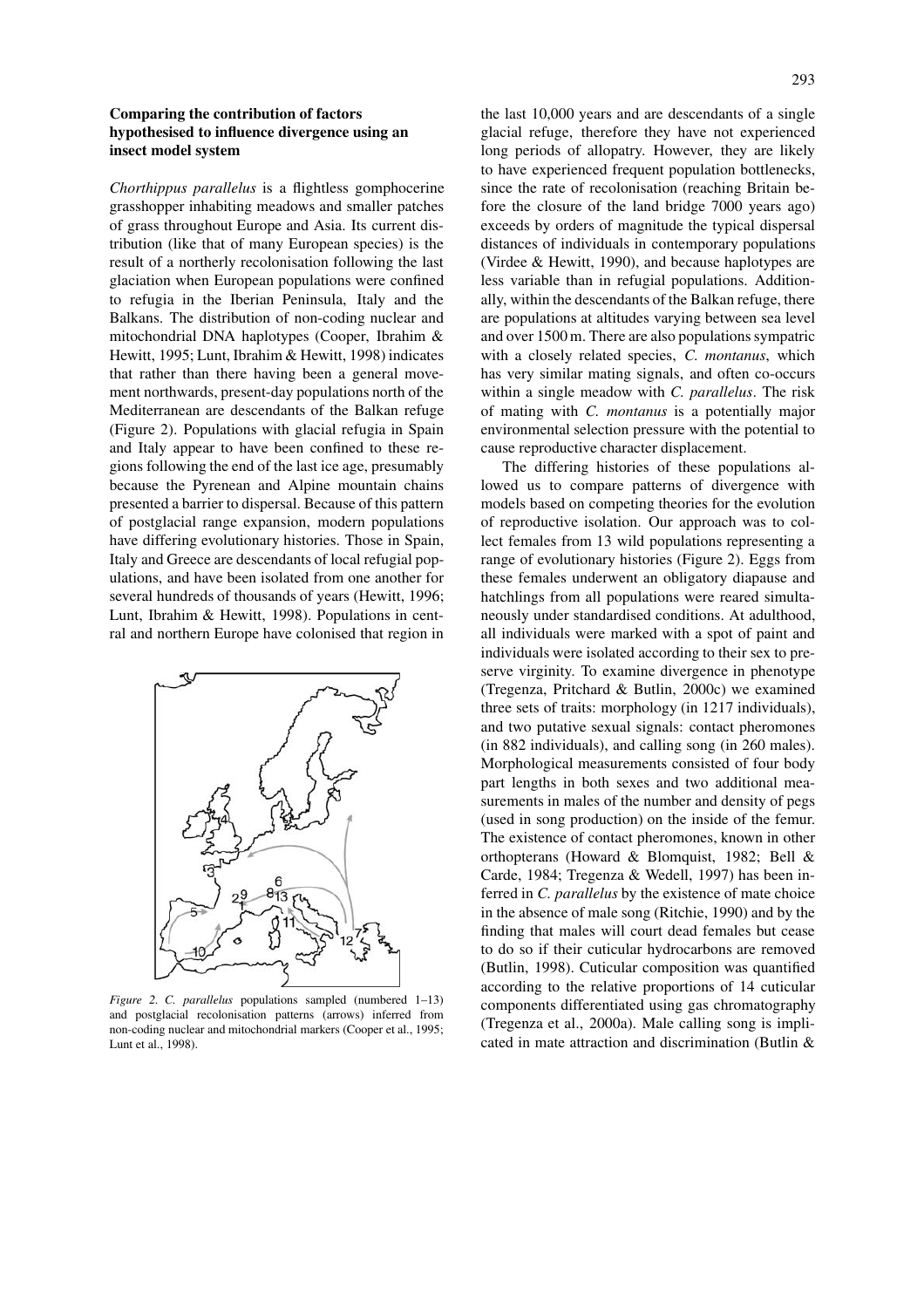Hewitt, 1985; Ritchie, 1990) and was recorded in the laboratory, standardised in relation to temperature, digitised and four temporal characteristics of the song were measured five times in each individual.

To directly examine reproductive isolation, we conducted assortative mating trials using seven of our populations with at least 20 crosses between all pair-wise combinations (Tregenza, Pritchard & Butlin, 2000b). In each trial a male and a female from each of two populations were placed in a  $40 \times 30 \times 20$  cm mating arena and the identity of the first pair to mate was recorded. This design allowed us to independently examine differences in mating propensity and differences in assortative mating across populations. After mating, females were allowed to lay eggs and the following year these eggs were reared to adulthood. We assessed postmating isolation between populations by measuring male testes follicle length (Tregenza, Pritchard & Butlin, 2002). Follicle length has previously been shown to correlate strongly with other measures of testis function in crosses between populations from either side of the *C. parallelus* Pyrenean hybrid zone (Hewitt, Butlin & East, 1987; Virdee & Hewitt, 1992) and in other grasshoppers (Hewitt & East, 1978), with shorter follicles associated with more complete sterility.

### **Results and analytical methodologies**

We used different statistical approaches to examine trait divergence and reproductive isolation; full details of methodologies are given in Tregenza, Pritchard and Butlin (2000b, c, 2002). Below I summarise the results of these studies and describe additional analyses comparing patterns of divergence in genetic markers, traits and premating and postmating reproductive isolation.

# *Phenotypic divergence*

To examine patterns of phenotypic divergence, we first used discriminant function analysis to combine all measurements within each of three suites of traits (morphology, cuticular composition and male song) to produce combined measures that maximise variance among populations. Dividing data into three trait suites is a compromise necessitated by the substantial non-independence of characters within trait suites (e.g. femur length/width are non-independent within 'morphology'), which mean that it is not meaningful to analyse each character separately. However, this approach means that possible associations between characters in different trait suites are not considered. Between population analysis of variance was then performed using each trait suite, and planned comparisons representing the different potential causes of divergence were carried out by dividing populations into groups expected to be most divergent under a particular hypothesis: (1) gradual accumulation of mutations during extended allopatry in glacial refugia: three groups, the descendants of the three glacial refugia; (2) processes associated with colonisation: two groups, the Greek refugial populations and their descendants in northern Europe; (3) adaptation to environment (altitude): three pairs of populations at high altitude with neighbouring populations at low altitude; (4) adaptation to environment (character displacement): two populations sympatric with the closely related *C. montanus* and neighbouring populations outside the range of *C. montanus*. The *F*-value associated with the percentage of the overall variance explained by each of these comparisons indicates whether phenotypic divergence has proceeded as would be expected if each of the potential sources of divergence were predominant. The differing numbers of populations in the different contrasts does not bias the ability of the different hypotheses to explain variance, as confirmed by simulation in Tregenza, Pritchard and Butlin (2000c).

### *Morphology*

The vast majority of inter-population variance in female morphology was explained by a comparison of the Greek populations with their descendants in northern Europe (71% of total variance  $F_{1,3} = 39.1$ ,  $P = 0.008$ . There was a similar pattern for male morphology (36% of total variance  $F_{1,3} = 15.1$ ,  $P = 0.03$ , although there was also a lot of variation in male morphology between the Spanish populations and all other populations (46% of total variance  $F_{1,3} = 19.6, P = 0.02$ . Comparisons of populations at different altitudes, or between those exposed to potential reproductive character displacement due to sympatry with *C. montanus* and those allopatric with this species did not explain a significant proportion of variation.

### *Male calling song*

Although there were significant differences in calling song between populations, none of the divisions between populations suggested by factors likely to drive divergence explained a significant proportion of between population variance.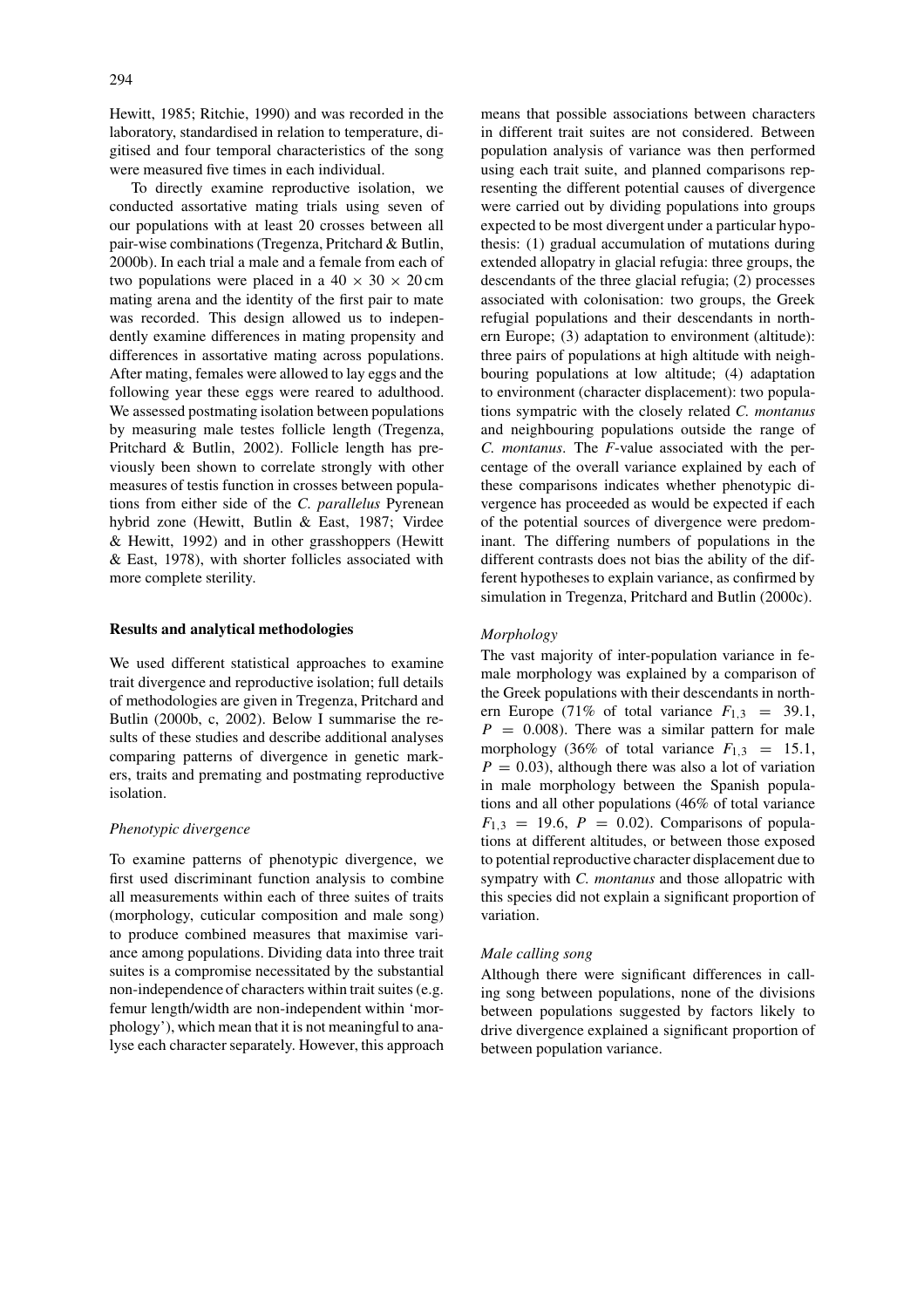# *Cuticular composition*

There were substantial differences between populations in cuticular composition for both sexes. Comparing patterns of divergence with the hypotheses discussed above revealed significant differences between the Greek population and its descendants for both sexes ( $F_{1,2} > 6.7$ ,  $P < 0.05$ ). Additionally, in females, there were significant differences between Spanish refugial populations and those from other areas  $(F_{1,2} = 7.6, P = 0.04)$ , and between Italian refugial populations and those from the Greek refuge and their descendants ( $F_{1,2} = 7.4$ ,  $P = 0.04$ ). Note: there is a typographical error in Table 5 of Tregenza, Pritchard and Butlin (2000c). The data for the sexes in the analysis of cuticular composition are transposed although significance tests are not.

### *Premating and postmating isolation*

To compare the pattern of premating and postmating isolation with different hypotheses for the origin of reproductive isolation, we used a likelihood-based approach (Davies et al., 1997). Likelihood analysis allows us to compare the observed pattern of premating and postmating isolation with models that attempt to predict this pattern, using the 21 independent crosses between populations ( $7 \times 7$  populations). Beginning with the simplest model possible, increasingly complex models were compared with the data, including those based on existing theories for which aspects of evolutionary history are likely to drive population divergence. For each new model, a log-likelihood value was computed; this can be tested for an improvement in fit because twice the increase in log-likelihood asymptotically follows the  $\chi^2$  distribution with degrees of freedom equal to the number of additional parameters.

### *Premating isolation*

See Tregenza, Pritchard and Butlin (2000b) for details. There was substantial premating isolation between the seven populations, and much of this variation can be explained by fitting a sequence of increasingly complex models. Starting with a null model of random mating between populations, significant increases in log-likelihood were achieved using a model that allowed for differences in male and female mating propensity between populations and a uniform degree of isolation between all populations (an increased likelihood of assortative mating). This intermediate model was modified to reflect the predictions of the potential sources of reproductive isolation discussed above. Adding a parameter to the model that allowed populations descended from different refugia to be more isolated from one another failed to improve the model's explanatory power. Modification of this model to allow greater isolation between populations sympatric with *C. montanus* also failed to improve the fit. However, a large improvement in the fit of the model to the data was achieved through addition of a parameter allowing isolation between populations that have colonised northern Europe and their ancestral Balkan population.

### *Postmating isolation*

See Tregenza, Pritchard and Butlin (2002) for details. In contrast to premating isolation, the model that best explained the pattern of variation in follicle lengths was one that allowed variation between populations from different refugia but not within populations from the same refuge ( $P < 0.001$ , 60% of the among cross variance). This is because crosses between Spain and the other populations generally produced males with greatly reduced follicle lengths. However, there is clearly differentiation between descendants of the Balkan refuge since a model in which populations are allowed to vary such that their isolation from one another can be expressed by separation along a single axis provided a better fit (more than 90% of the among-cross variance) than the refuge model.

# *Comparisons between patterns of divergence in genetic markers, traits and premating and postmating reproductive isolation*

The likelihood approach allowed us to describe isolation between populations using a model in which populations were arranged on a linear axis with greater distances between more isolated populations. There was no correlation between models of this type for premating and postmating isolation  $(r = -0.011)$  indicating that the characters underlying the two forms of isolation have evolved independently. The strongest postzygotic isolation was between Spain and the other populations, indicating slow divergence in refugia, while the strongest premating isolation was between Greece and populations derived from the Balkan refuge, indicating an effect of colonisation generating relatively rapid change.

The potential for genetic distance to predict premating isolation was assessed by comparing two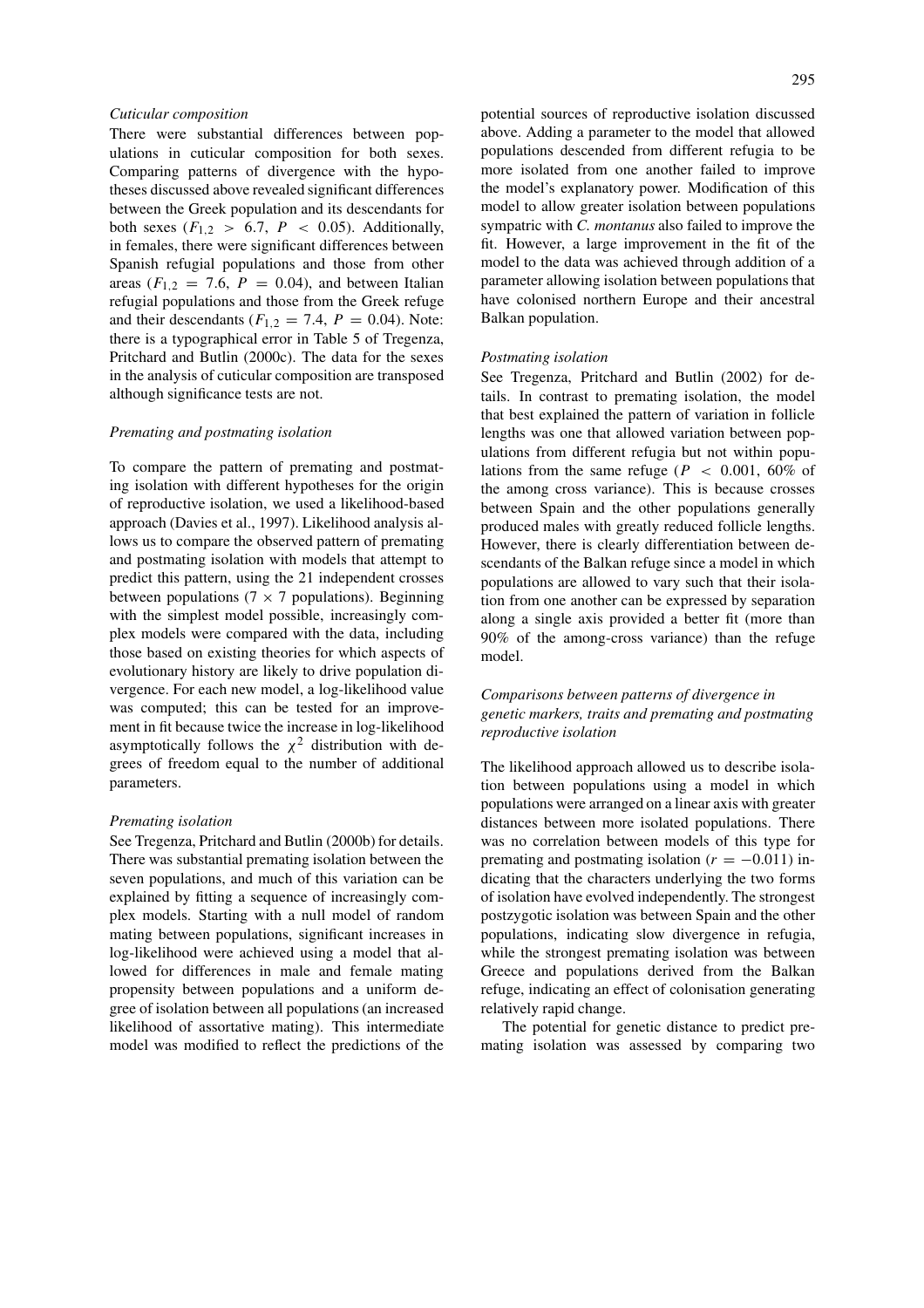models in which male and female mating propensity varied between populations. In the first model, there was a uniform degree of isolation between populations, in the second, isolation increased exponentially with genetic distance (as suggested by Arnold, Verrell & Tilley, 1996). There was no improvement in fit of the second model over the first, indicating that genetic distance and premating isolation were not correlated, primarily because the Spanish population is genetically divergent but not strongly reproductively isolated. We did not test alternative relationships between isolation and genetic distance since there are no *a priori* reasons to think that they would more realistic.

To compare postmating isolation with genetic distance, we constructed models that assume follicle length declines (according to several different functions) with the genetic distance between populations and compared the fit of these models to the data. Genetic distances were taken from  $K_{st}$  distances from Cooper, Ibrahim and Hewitt (1995) who combined groups of sites into regions before calculating  $K_{st}$  values according to Hudson, Boos and Kaplan (1992). Although these models explained more variation than a null model, they explained less than a model in which there was simply more postmating isolation between than within populations, indicating that there is not a strong correlation between postmating isolation and genetic distance.

# *Premating isolation versus divergence in phenotypic traits including sexually selected traits*

Since premating isolation is an emergent property of other phenotypic traits, patterns of variation in characters involved in mate recognition or choice are expected to be associated with patterns of premating reproductive isolation. We tested this hypothesis using the same approach described above for comparing genetic divergence and premating isolation. Instead of using genetic distance, we used Mahalanobis distance matrices between populations for each trait and followed the suggestion of Arnold, Verrell and Tilley (1996) that, as populations diverge in a signal character and associated preference, the probability of mating between individuals from different populations will decline exponentially. Using this approach, only two of the six trait groups produced models with better fits than the uniform isolation model: those based on female morphology and male cuticular composition.

# **Discussion**

#### *Phenotypic divergence*

There is substantial divergence in phenotypic traits between populations that have been isolated from one another for long periods of time; however, there is also a lot of variance among populations derived from the same glacial refugium. This indicates that both long periods of allopatry in refugia and processes associated with range expansion have contributed to the current pattern of phenotypic divergence. The difference between the pattern of divergence in male and female morphology is a reflection of the two additional characters considered as part of male morphology – stridulatory peg number and density. These characters show more divergence between refugia, whilst the other characters have a similar pattern to female morphology. It is tempting to treat peg characters independently of other morphological characters, but this would be a *post hoc* decision of questionable justification.

The fact that none of our hypotheses explains the pattern of variation in male calling song may reflect the limited across population variance in this trait, but may also indicate that song divergence is the result of a combination of factors that are not encapsulated by any of the population divisions we used. For instance, songs may be subjected to selection in regard to ambient temperature, whilst also being influenced by genetic drift.

The presence of sexual dimorphism and the extent of differences between populations in cuticular composition suggest that sexual selection acting through the cuticle's role as a contact pheromone has driven divergence. However, those compounds that differ most between the sexes are not the same as those that vary the most between populations, suggesting that sexual selection alone is not responsible for causing divergence in cuticular composition. The large differences between populations descended from the Greek refugium show that cuticular composition can diverge rapidly without extended periods of allopatry.

### *Reproductive isolation*

Processes associated with rapid range expansion increased premating isolation, but it is not clear which processes. Such rapid range expansion in a substantially sessile species must have created population bottlenecks and founder events, but also would have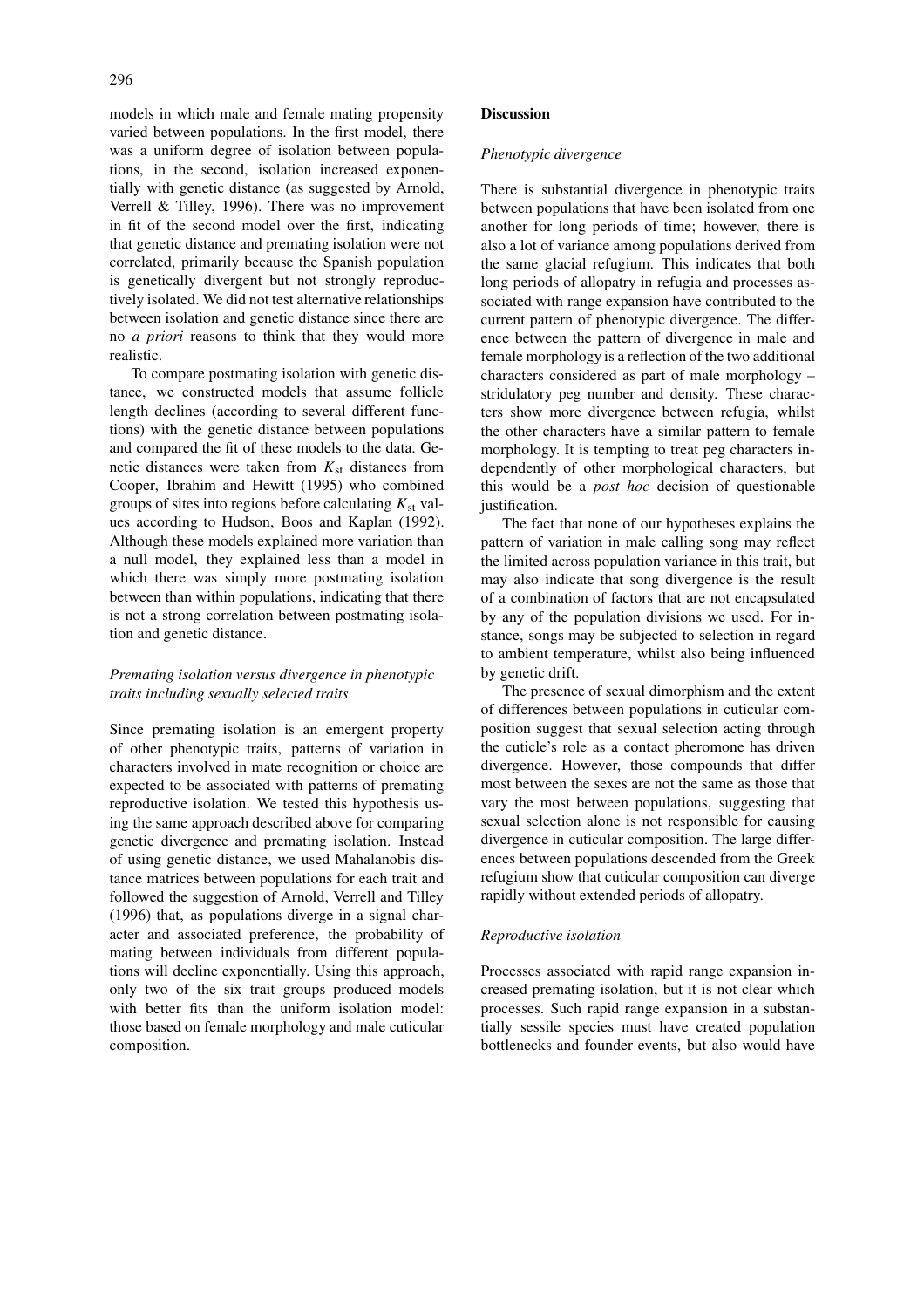involved exposure to differing environments. Additionally, low population densities may relax sexual selection since females cannot afford to be choosy about their mates when encounters with males are scarce (Kaneshiro, 1989). It is very difficult to disentangle these factors. The 'Kaneshiro effect' would predict greater divergence in sexual signalling traits in colonising populations, which is not the case. The evidence from comparisons of populations living at different altitudes and sympatric or otherwise with a closely related species suggests that adaptation to environment does not drive premating isolation, but these are only two aspects of the environment. Additionally, although the colonisation model explains much of the pattern of premating isolation there is still considerable unexplained variation indicating that other factors are also important.

Populations from different refugia showed substantial postmating isolation. There was no general effect of colonisation although there was substantial differentiation between descendants of the Balkan refuge. Overall, long periods of allopatry do appear to promote the evolution of postmating isolation, although clearly it can also evolve more rapidly.

### *Correlations between forms of divergence*

The lack of correspondence between patterns of premating and postmating isolation implies that speciation is highly dependent on mating systems. In species where there is less scope for mate choice, speciation may tend to be associated with long periods of allopatry, whereas factors such as population bottlenecks and natural selection may be more important in species with mate selection. Comparative analyses indicate that taxa with elaborate secondary sexual traits have higher net rates of speciation (see Panhuis et al., 2001 for review), consistent with the idea that species with mate choice have an additional route to evolve reproductive isolation, which may accelerate speciation. Our study does not explicitly test the possibility that changes in arbitrary mating signals and preferences as a result of sexual selection might have driven divergence. However, this process predicts greater divergence in sexually selected than non-sexual traits, which does not appear to have occurred.

Genetic divergence is at best weakly correlated with premating reproductive isolation, a pattern also seen in taxa such as the Hawaiian *Drosophila* Coyne and Orr (1989, 1997), and similar to the complete

lack of correlation seen in the *D. willistoni* group (Gleason & Ritchie, 1998) the brown planthopper (*N. lugens*) (see Butlin & Tregenza, 1998) and in butterfly fish (Chaetodontidae) (Mcmillan, Weigt & Palumbi, 1999). Indeed, examples of strong correlations between genetic distance and premating isolation are rare (but see Tilley, Verrell & Arnold, 1990) suggesting that our observations may reflect common patterns. Postmating isolation is similarly only weakly associated with genetic divergence, which may reflect the short time scale in which postmating isolation has evolved in this system.

The overall pattern of trait divergence is not correlated with either premating or postmating divergence, however, two traits, female morphology and male cuticular composition are correlated with premating isolation. However, it is unlikely that female morphology had a causative role in mating isolation; its effect was largely driven by the large size of females from the Greek refuge, and an analysis of individual mating trials (Tregenza & Butlin, in preparation) revealed that neither the absolute nor the relative sizes of male and female grasshoppers had a detectable influence on outcomes. Cuticular compounds on the other hand do appear to function as contact pheromones (Ritchie, 1990; Buckley, 1998; Butlin, 1998), they were sexually dimorphic, and varied considerably among populations, with their effect on isolation not dominated by a single population. Song, which is normally considered a major component of the mate recognition system in gomphocerine grasshoppers, did not predict premating isolation, presumably because variation among populations was weak relative to within, giving it little power to explain the pattern of assortment.

To summarise, we found no correlation between postmating and premating isolation. There was only a weak correlation between genetic distance and premating isolation and no correlation with postmating isolation. Most traits, including male calling song were uncorrelated with premating isolation. Variation in female morphology and male cuticular composition were correlated with premating isolation, but female morphology is unlikely to be causative. Our overall finding that patterns of genetic divergence, phenotypic divergence and premating and postmating isolation are not strongly correlated indicates that examining a single form of divergence may give a misleading picture – populations that are genetically or phenotypically more divergent may not be closer to speciation.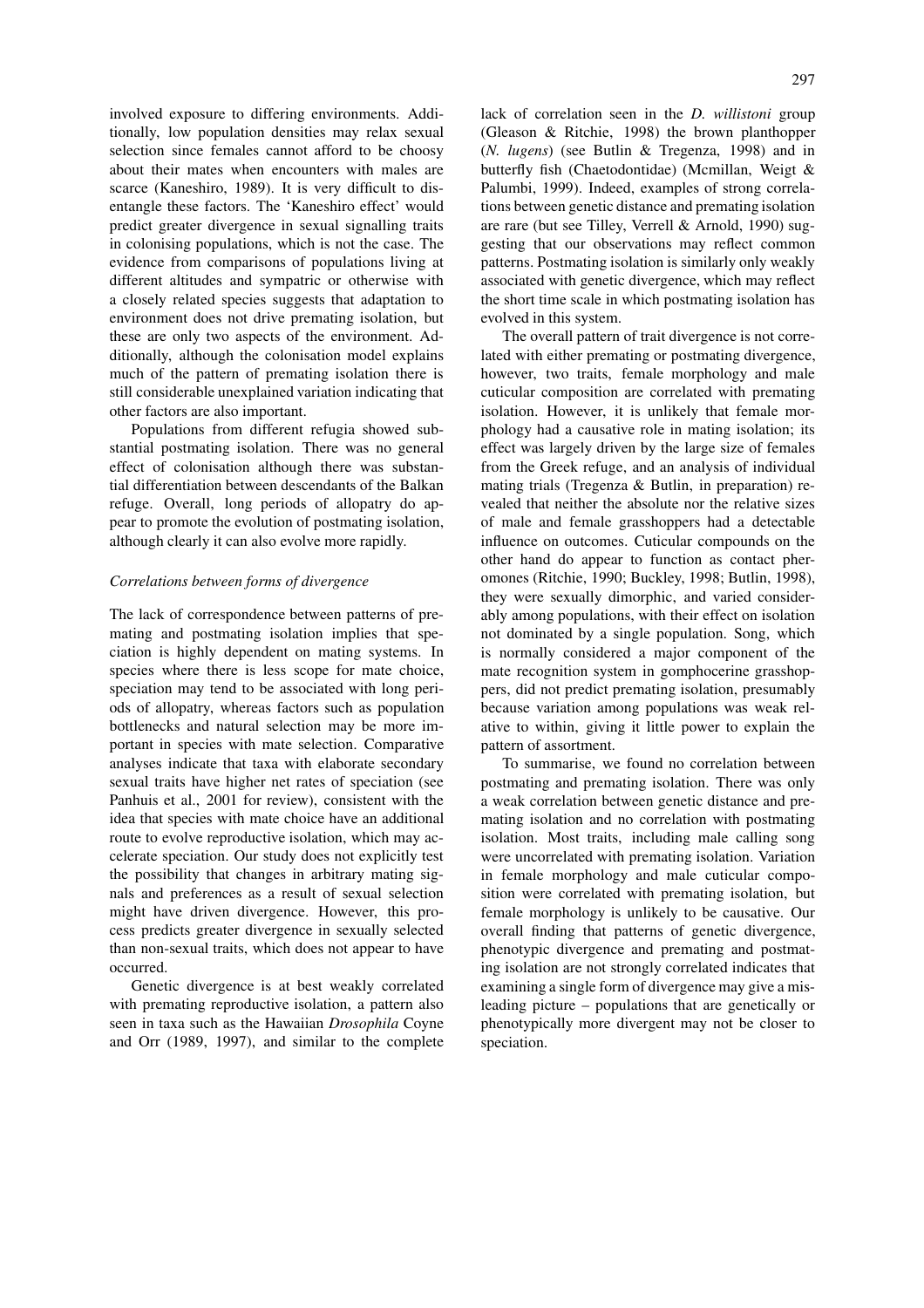# *Limitations of the intraspecific population comparison approach*

Previous studies have examined the relationship between different forms of divergence and reproductive isolation by calculating correlations among factors, particularly between genetic distance and measures of isolation and sexually selected traits. Our study takes this approach a step further by directly comparing the influence of different aspects of evolutionary history. We believe that this approach will be essential to further progress in understanding the evolution of reproductive isolation, but inevitably there are weaknesses and factors that need to be borne in mind.

- 1. In all studies of reproductive isolation, independent units are ultimately the populations examined. There are a larger number of independent measures of distance (between each pair of populations), providing more degrees of freedom for analysis, but this does not resolve the problem that single populations can have a major influence on the overall pattern. If a population is divergent for reasons that are not explicitly tested in the analysis a misleading picture may be painted. The large influence of the strongly isolated Greek populations in our study is an example of the potential for a single population to have a large influence. Much (but by no means all) of the evidence for the importance of processes associated with colonisation rests on differences between the Balkan refugial populations and their descendants in northern Europe. This makes it tempting to speculate that there is something 'odd' about the Greek population that might undermine our conclusions. However, as with any *post hoc* explanation this hypothesis can only be tested in future studies. It would only be possible to avoid large effects of single populations by using a very large number of replicate populations to reduce the influence of each individual population. Because of the time involved, it seems unlikely that a large number of dramatically more extensive studies will be carried out in the near future. What are needed are replicate studies that also test clear *a priori* predictions.
- 2. Choice of populations for study is a balance between independence and the scale of variation in reproductive isolation and phenotypic traits. If populations are too closely related they will not be statistically independent, but if they are too distant there may be a lot more variation at a smaller scale

than can be revealed by the sample of populations considered. Independent contrasts are possible, but require a large number of populations.

- 3. Any analysis based on the evolutionary history of populations is dependent on our confidence in the accuracy of that history. In our study, a cause for concern is the possibility there may have been multiple independent glacial refugia in Spain, Italy and the Balkans. If this is the case, our Greek population may not be the ancestral population for the populations re-colonising Europe, although we believe this is unlikely on the basis of shared nuclear and mitochondrial DNA haplotypes between refugial and descendant populations (Cooper, Ibrahim & Hewitt, 1995; Lunt, Ibrahim & Hewitt, 1998). A related issue is the overall reliability of the phylogenies we used. Although the two phylogenies agree in relation to the inferred histories upon which our analysis was based, each uses only a single gene (respectively a 281–286 bp region of the anonymous non-coding nuclear DNA segment *cpnl*-1 and a 300 bp portion of the mitochondrial cytochrome oxidase subunit I gene). The time frame we are interested in, a few hundred thousand years, may not be enough to produce unambiguous patterns of sequence divergence among genes among populations, casting doubt over the reliability of our inferred evolutionary histories.
- 4. Because approaches based on observations of divergence in natural populations do not allow us to control selection and demographic factors, it is not possible to test completely non-overlapping hypotheses. In our study, colonisation may involve exposure to different environments, and it is not clear to what extent gene flow between colonising populations may have been restricted. Therefore, we could not assess the relative contributions of small population size and adaptation to novel environments in driving divergence between colonising populations. Similarly, populations allopatric for long periods may also have experienced different environmental conditions that have also promoted divergence.
- 5. The hypothesis that natural selection has driven reproductive isolation through adaptation to environment is difficult to falsify given the multifarious potential sources of environmental selection pressures. The best that can be done is to attempt to identify likely sources of natural selection and to look for effects of those. Similarly, sexual selection does not predict a particular pattern of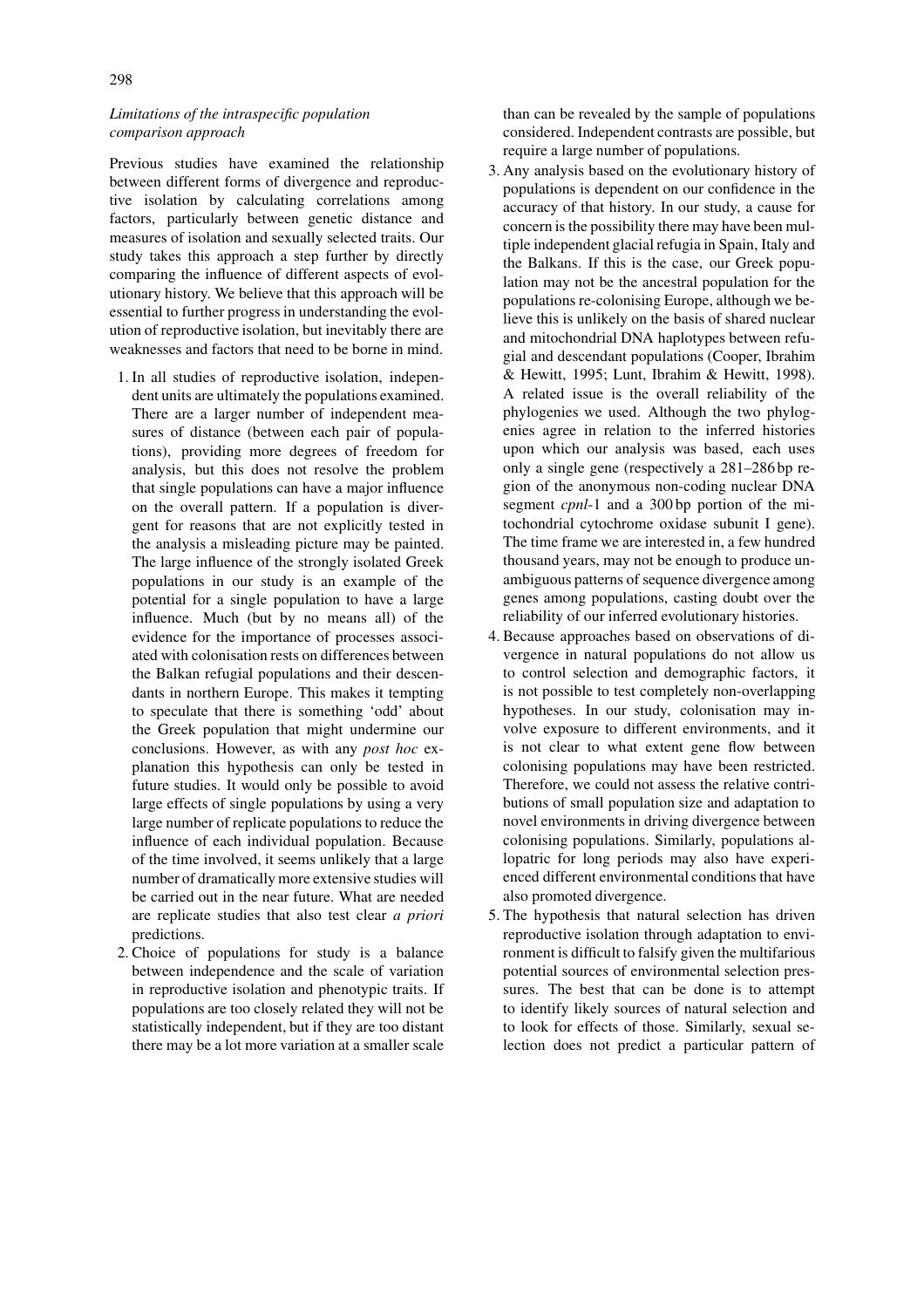isolation in relation to evolutionary history, and so cannot be tested using this type of approach.

6. Two interrelated problems with all studies of variation between populations are that the impact of divergence can only be assessed in a laboratory environment and that the future potential of populations is unknown. We cannot be certain that the premating reproductive isolation measured in our mating experiments mirrors the degree of reproductive isolation that might prove to exist if the same populations were to come into contact in nature. Similarly, populations that are currently more reproductively isolated may not actually be the first to become full species. Interspecific studies would be valuable for comparison with patterns of divergence within species. Across species there is very little information on the correspondence between assortative mating in laboratory and field populations. This is presumably because those species in which it is possible to observe mating patterns in the wild tend to be large vertebrates which are difficult to use in laboratory mating experiments. In *Drosophila*, there are examples of potentially major sources of discrepancy between wild and laboratory studies, such as the dependence of premating isolation on larval substrate in *D. mojavensis* (Etges, 1992). However, the general pattern is that where differences between laboratory and wild mating patterns have been observed they tend to be conservative, in that hybridizations are more frequent in the laboratory, so isolation is underestimated, rather than overestimated (Coyne & Orr, 1989).

### **Conclusions**

The main conclusions that can be drawn from our study are:

- 1. Long periods of allopatry are not necessary for substantial phenotypic and premating isolation to evolve.
- 2. The lack of divergence between populations in different environments and the weakness of the correlation between phenotypic traits and premating and postmating isolation suggests that natural selection has not been the primary force driving the evolution of reproductive isolation.
- 3. Mating signals have not diverged more rapidly than other traits, suggesting that sexual selection

is probably not responsible for the evolution of premating isolation.

- 4. Patterns of genetic divergence, phenotypic divergence and premating and postmating isolation are at best only weakly correlated.
- 5. Comparisons of the relative importance of long periods of allopatry, natural selection and processes associated with colonisation, show that the latter hypothesis provides a much better fit to the data for premating isolation than either of the other two, but for postmating isolation, long periods of allopatry are more important.

Our finding that certain pairs of populations show strong postmating reproductive isolation, whilst others have higher premating isolation illustrates the value of examining as many populations as possible. For instance, had we simply examined Spanish and French populations we would have found that there was strong among-population postmating isolation, but rather weak premating isolation. Alternatively a study of only northern European populations would have led to the opposite conclusion.

It is clear that the question of the relative importance of different ecological and demographic factors in driving speciation will only be answered by further studies which allow us to gradually build up a picture of how speciation occurs in nature. An important methodology will be to examine populations with known and differing evolutionary histories and to compare patterns of divergence with the predictions of different hypotheses for the origins of reproductive isolation.

### **Acknowledgements**

This work was carried out in collaboration with R.K. Butlin and V.L. Pritchard. It was supported by a NERC grant to R.K.B., and a NERC fellowship to T.T. Thanks to J. Mallet, Jeff Feder, Mohamed Noor and an anonymous referee for comments on the manuscript.

# **References**

- Arnold, S.J., P.A. Verrell & S.G. Tilley, 1996. The evolution of asymmetry in sexual isolation: a model and a test case. Evolution 50: 1024–1033.
- Bell, W.J. & R.T. Carde, 1984. Chemical Ecology of Insects. Sinauer, Sunderland, Massachusetts.
- Buckley, S.H., 1998. Cuticular hydrocarbons and the *Chorthippus parallelus* hybrid zone. PhD Thesis. University of Leeds, Leeds.